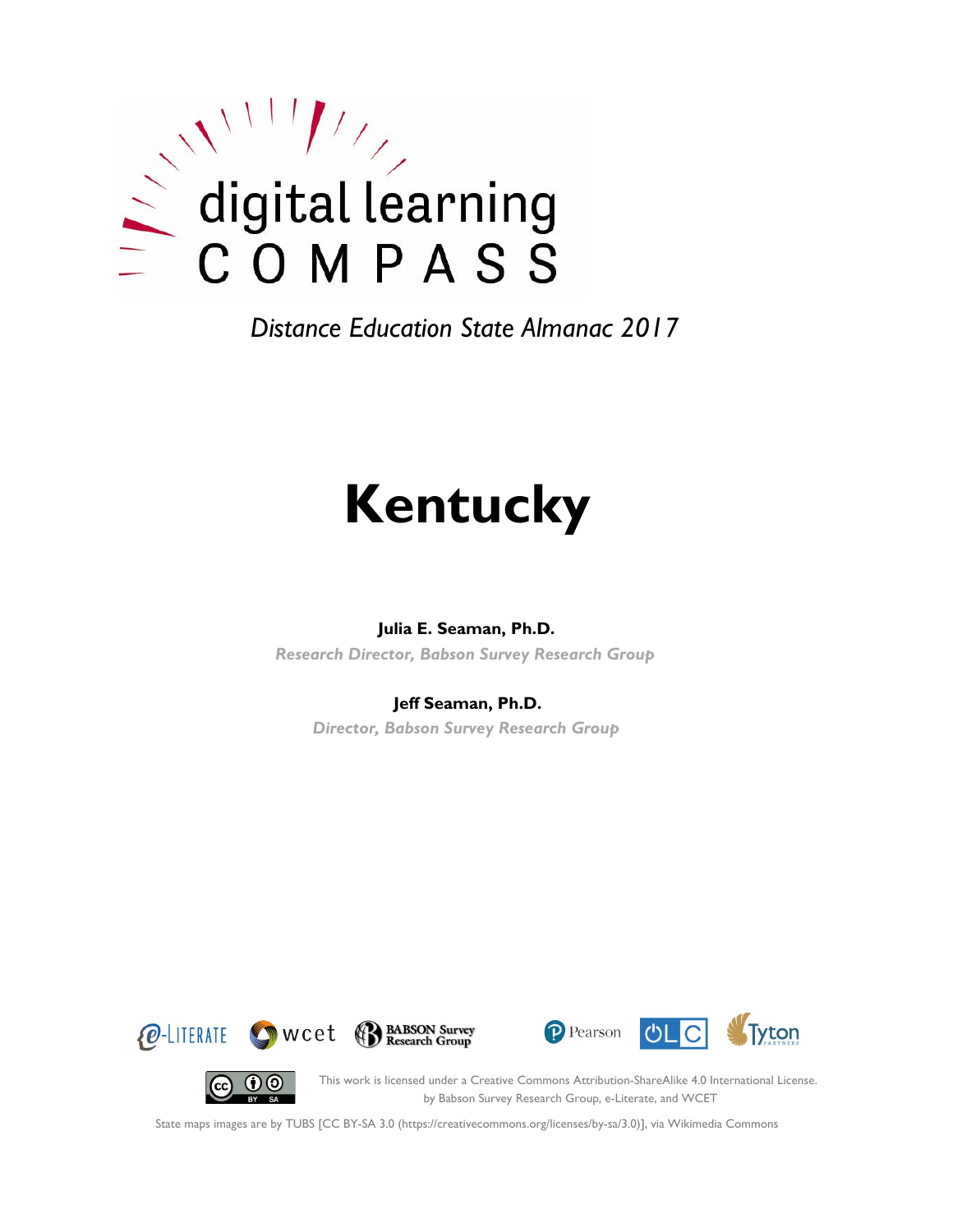| <b>Kentucky</b>               |              |                  |  |
|-------------------------------|--------------|------------------|--|
|                               | <b>State</b> | % of<br>National |  |
|                               |              |                  |  |
| Population                    | 4,436,974    | 1.4%             |  |
| 18-55 Population              | 2,085,378    | 1.4%             |  |
| <b>Number of Institutions</b> | 77           | 1.6%             |  |
|                               |              |                  |  |

 Kentucky has 77 degree-granting higher education institutions, which represent 1.6% of all such institutions in the United States. These institutions enrolled a total of 259,645 students as of fall 2015 (221,097 of which are studying at the undergraduate level and 38,548 at the graduate level). The fall 2015 figure is a decrease of 21,192 students (or -7.5%) from the number enrolled in the fall of 2012.

 Among the total student body, 96,817 (78,824 undergraduates and 17,993 graduate students) were taking at least one course at a distance. This is 37.3% of the enrolled student body, which is higher than the national average rate of 29.7%. The number of students taking distance education courses in the state increased by 10,184 (or 11.8%) between fall 2012 and fall 2015. This is higher than the national level of growth of 11.0%.

 41,114 students in Kentucky are taking all of their courses at a distance, made up of 27,551 undergraduates and 13,563 graduates. This represents 15.8% of all students enrolled in the state, a rate that is higher than the national average of 14.3%. A total of 32,251 (or 78.4% of these exclusively online students) live in Kentucky, the remainder come from outside of the state. This rate is higher than the national in-state average of 55.1%.

 The number of students that take any of their courses on campus, including those who take all of their courses on campus and those who take a mix of on-campus and distance courses, is 218,531, or 84.2% of the total student enrollment in Kentucky. This number represents a decrease in proportion on campus from the four years prior (86.8% from 243,689 students in 2012). The -2.6% rate is a larger change than the national 1.7% decrease.

|                    |                            | <b>Total</b>        |                        | <b>Undergraduate</b> |                        | Graduate     |                        |
|--------------------|----------------------------|---------------------|------------------------|----------------------|------------------------|--------------|------------------------|
|                    |                            | <b>All Students</b> | Any<br><b>Distance</b> | <b>All Students</b>  | Any<br><b>Distance</b> | All Students | Any<br><b>Distance</b> |
|                    | <b>Total</b>               | 259,645             | 96,817                 | 221,097              | 78.824                 | 38.548       | 17,993                 |
|                    | Private for-profit         | 10,583              | 4,154                  | 9.402                | 3,370                  | 1,181        | 784                    |
| Control            | Private not-for-profit     | 43,154              | 15,588                 | 28,748               | 7,357                  | 14,406       | 8,231                  |
|                    | Public                     | 205,908             | 77,075                 | 182,947              | 68,097                 | 22,961       | 8,978                  |
| <b>Type</b>        | 2 to 4-year                | 80,941              | 35,888                 | 80,941               | 35,888                 | 0            | 0                      |
|                    | 4-year or more             | 178,704             | 60,929                 | 140,156              | 42,936                 | 38,548       | 17,993                 |
|                    | Under 1,000                | 8,991               | 2,260                  | 8,670                | 2,135                  | 321          | 125                    |
| <b>Instutional</b> | $1,000 - 4,999$            | 78,688              | 30,323                 | 66,645               | 24,741                 | 12,043       | 5,582                  |
| <b>Enrollment</b>  | 5,000 - 9,999              | 24,943              | 14,331                 | 21,567               | 10.980                 | 3,376        | 3,351                  |
| <b>Size</b>        | 10,000 - 19,999            | 75,939              | 31,751                 | 68,432               | 27,039                 | 7,507        | 4,712                  |
|                    | 20,000 and above           | 71,084              | 18,152                 | 55,783               | 13,929                 | 15,301       | 4,223                  |
|                    | Associate's College        | 82,698              | 36,452                 | 82,698               | 36,452                 | $\mathbf 0$  | $\mathbf 0$            |
|                    | Baccalaureate College      | 13,747              | 2,952                  | 12,500               | 2,476                  | 1,247        | 476                    |
| Carnegie           | <b>Doctoral University</b> | 59,499              | 15,757                 | 42,560               | 9,531                  | 16,939       | 6,226                  |
|                    | Master's College           | 92,865              | 37,279                 | 78,596               | 29,300                 | 14,269       | 7,979                  |
|                    | Specialized                | 10,728              | 4,377                  | 4,635                | 1,065                  | 6,093        | 3,312                  |
|                    | Unassigned                 | 108                 | 0                      | 108                  | 0                      | 0            | 0                      |

#### **Overall and Distance Enrollment - 2015**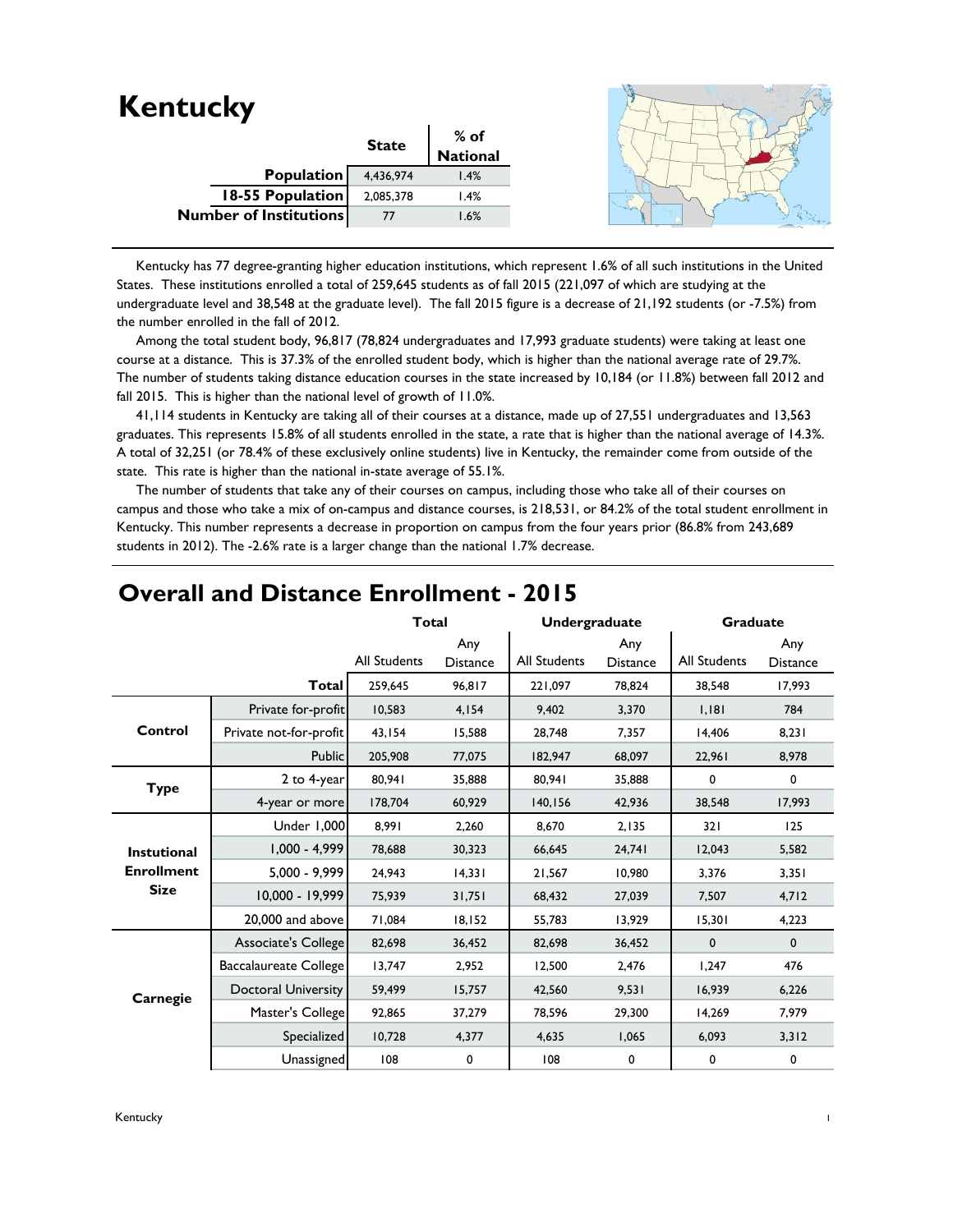

### **Distribution of Total Student Enrollment**



## **On-Campus Students**



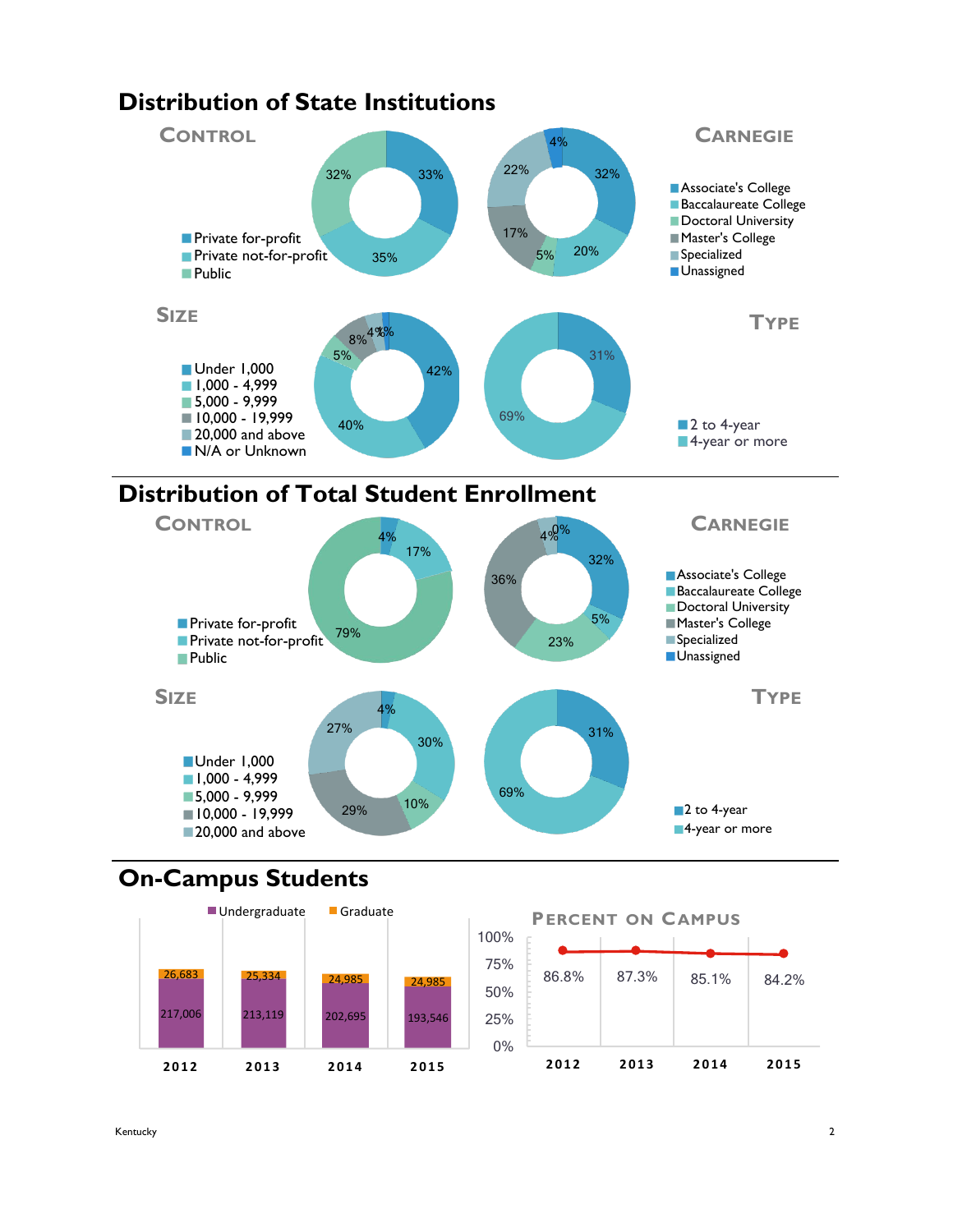## **Distribution of Distance Student Enrollment**



## **Enrollment Trends**



### **Exclusively Distance Student Locations**